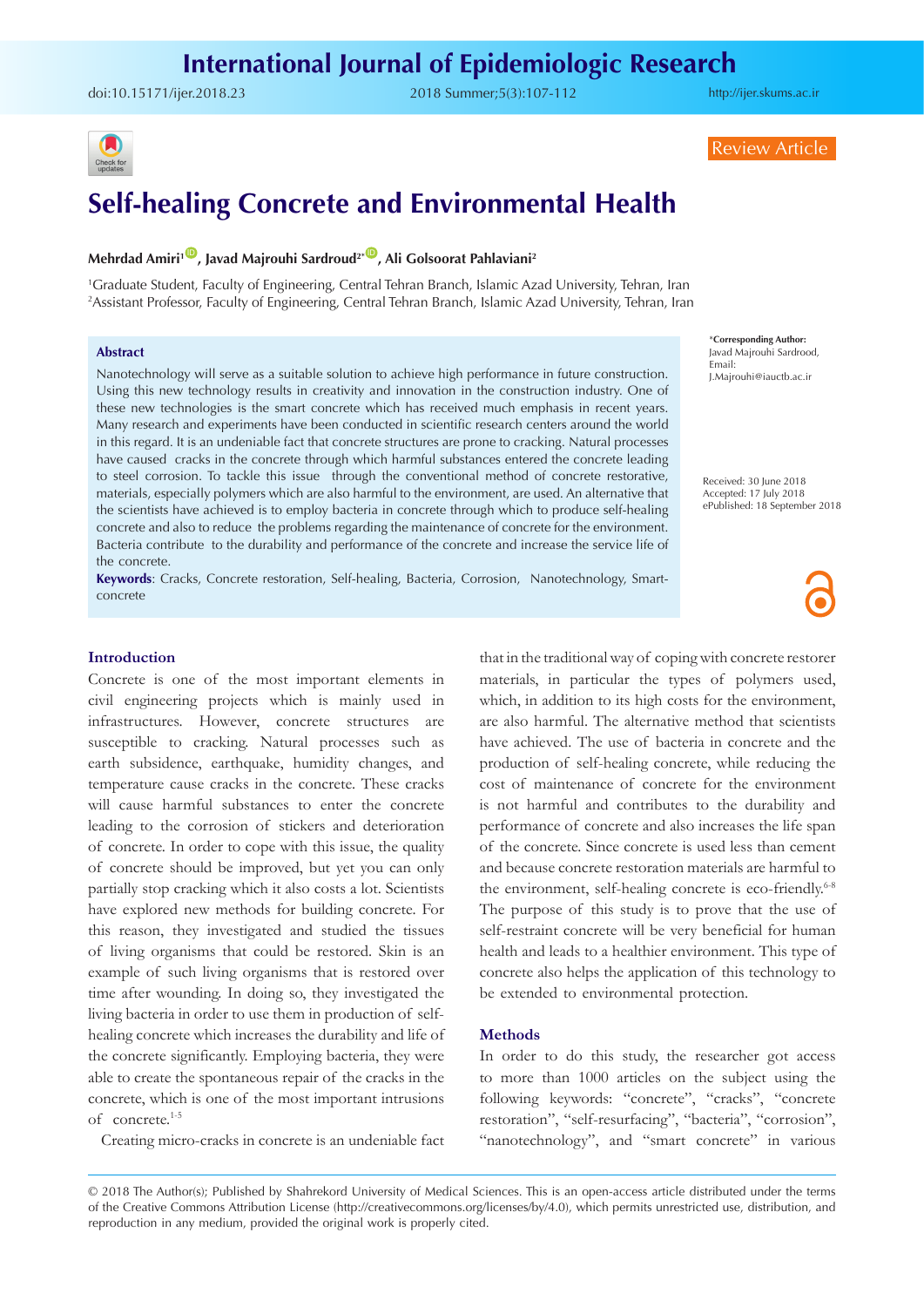resources. Subsequently, out of these articles, those which were more valid for referrals (over 200 articles) were selected. Then, reviewing the abstract section of these articles, the topics that were more representative (more than 70 cases) of the subject of the present research were selected. Next, studying and summarizing these papers, the researcher managed to select 23 titles deriving from the list of the resources as the main sources of research and finally wrote the present paper. Besides, out of those papers investigated (during 2007-2016), the best ones were selected owing to the novelty of their subject matter. However, it was not possible to use the old articles due to their unavailability.

Nanotechnology is now very controversial. It will be a good solution for achieving high performance in future construction. The application of nanotechnology leads to the development of creativity and innovation in the building industry. The ultimate goal of the study of nanoscale materials is to find a new class of highperformance building materials which can be used as high-performance and multifunctional materials. Multifunctional material emerges new and different properties similar to the properties of ordinary materials so that the materials can provide various applications.<sup>1,4</sup> One of the newest nanotechnologies is the smart concrete which has recently been focused on in numerous reputable scientific centers around the world and includes self-healing concrete.<sup>2,3</sup>

## Self-healing Concrete *General Issues*

Concrete restoration begins with the first concrete curing, but beyond this term, it includes the correction of the surface of concrete after cracking, carving, and in general, concrete demolition. To begin the restoration process, an appropriate and yet a comprehensive assessment must be conducted regarding the cause and effect of concrete damage. Using the results of this assessment, one can find the type of material and the appropriate repair method. The repaired concrete surface should be replaced by the damaged concrete in order to achieve the required structural performance like the initial state and to protect the underlying layer. All possible stresses including those in the joint section are repaired and the underlying layer must be examined and analyzed as well. The joints in the restored part due to the change in the relative volume between the restoring part and the bottom concrete layer as well as in the types of loading the tensions in restored part must be within the capacity of the existing materials, otherwise failure may occur. When a part of the material is affected by a variety of tensions, it restores around the restored part. It is repeatedly distributed as well. In order to prevent reloading the negative effect on

the restored part, restoration should be during the course of the complete recovery operation. The repair process is carried out by candling and jacking and the restoration materials are fully utilized and put into operation. Then, after reaching the specified resistance, having a load bearing, and reloading on the member, it is intended to avoid damage to the restored part.<sup>9,10</sup>

## *Restoration Materials*

In order to choose the correct repair materials, a proper understanding of the behavior of the restoration materials in the operating and non-operating conditions is of necessity. Their behavior towards the underlying or the same concrete is available is one of the greatest challenges regarding the successful operation of the repair materials. Relative variations of the dimensions lead to internal stresses in the repair materials and the underlying floor. High internal tensions may cause tensile or cracks. In order to minimize these stresses, it is necessary to select materials for repairing in which the ratio of changes to dimensions are compatible with existing structures.<sup>9-11</sup>

 The durability of restorative materials increases adding special pozzolans such as microsilica, polymers like latex, or permeation reducing additives. Concrete condensation and concrete treatment should be considered for the use of restorative materials containing Portland cement. Attention should be given to minimize the use of shrinkage materials.

The biggest problem for the application of these restorative materials is that they are harmful to the environment and cause environmental contamination.<sup>9-11</sup>

#### *Protecting Refined Concrete*

Concrete protection methods are typically selected in such a way that the intervals between periods of repair and maintenance are considered long. Protecting concrete against exploitative conditions as well as attacking and injurious environments is carried out using rivets, membranes, and coatings. There are several techniques to protect the concrete. Protective systems can be installed at the time of construction or at any time throughout the life of the structure. A good design for the new building will provide the required protection conditions. The protection of existing structures is usually very difficult and gives us less choice over the new buildings. The purpose of protection strategies is to prevent the corrosion of concrete reinforcing steel and as a result to create cracks, to degrade the layer, and also to engrave the concrete layer. Corrosion protection of steel is a direct way of coping with chloride corrosive effects. The epoxycoated adhesive bonded by the fusion method is the most common method of covering the joints and also one of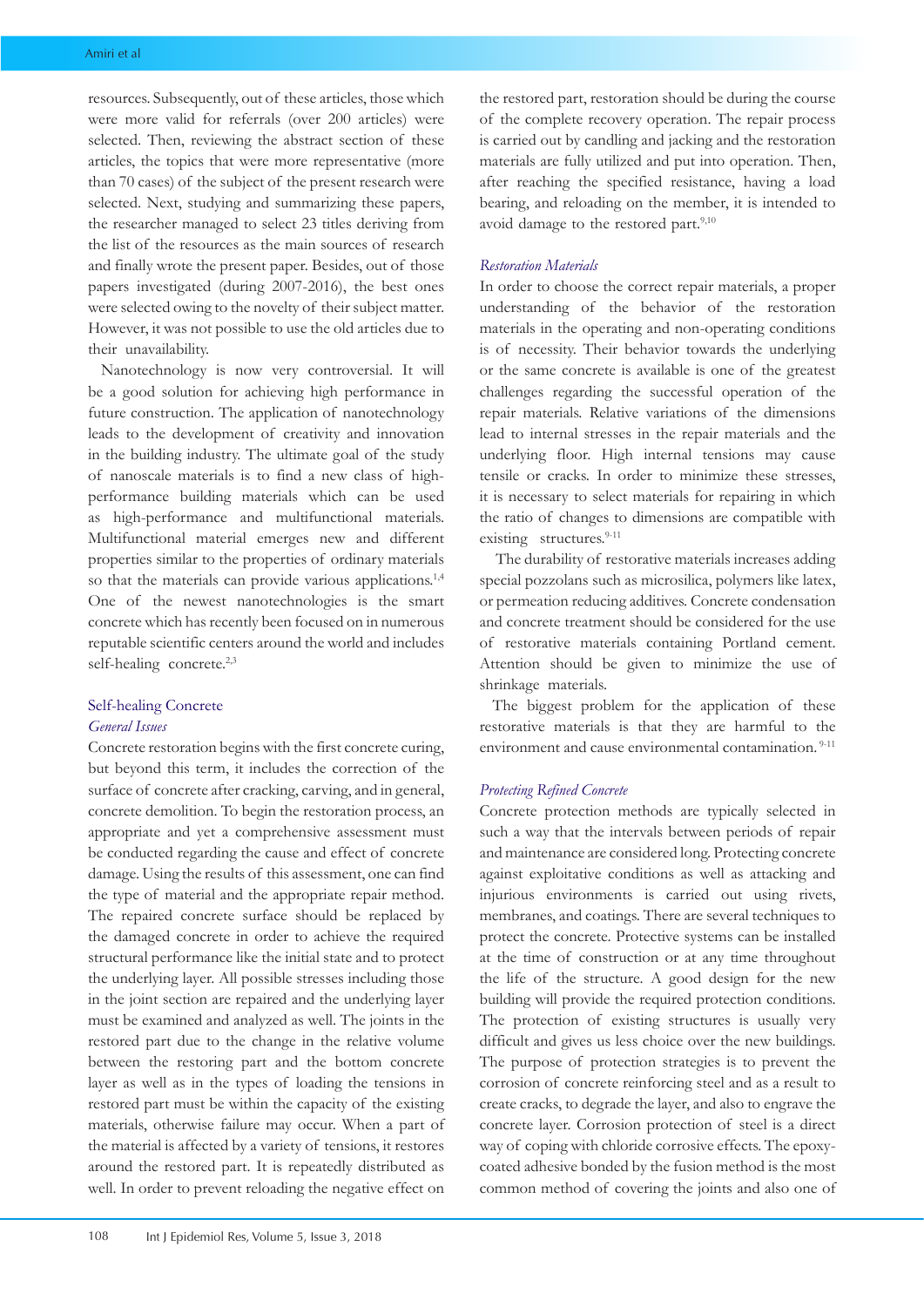the effective ways to reduce the amount of chloride ion penetration in the coating of membranes and intrusion agents on the surfaces. Intrusive substances consist of silane and siloxane and coating membranes include epoxies, urethanes, chlorinated synthetic rubbers, and methacrylates. Unfortunately, the use of these coatings has a negative impact on the environment as well.<sup>9-11</sup>

One of the smartest concretes that has received much emphasis in recent years is self-healing concrete. Think of a type of concrete that begins to restore and repair only by water and carbon dioxide when leaving, selfhealing, or when no intervention is concerned on the part of the human. The creation of micro-cracks in concrete is an irrefutable fact. The conventional way of dealing with such a condition is to use concrete restorer materials in particular, polymers which in addition to their high costs for the environment, are harmful as well. There exists an alternative for this, being investigated by the scientists. They found that bacteria can be employed in concrete to produce self-healing concrete and also to reduce further cost. In addition to reducing costs, such as maintenance and repair of concrete for the environment, it is not harmful and contributes to the durability and performance of concrete and increases the useful life of concrete. If a human's hand gets a small scratch, his/her body can easily repair it as long as the size and depth of the scratch. However, if the injury is very wide and deep, external surgical operations such as suture are required. Similarly, self-healing concrete performs in such a way that, by continuous restoration and maintenance of the resulting fine cracks, it does not allow any cracks to break and to create deep gaps even if the concrete piece is loaded several times.<sup>7-9,12-14</sup>

#### **Use of Bacteria in Concrete**

So far, high quality concrete has been applied for using materials such as ash, slag, oven, silica, metakaolin and other similar materials as an additive. Recently, a new technology called bacterial mineral deposit has been developed which is a sediment of metabolic activity. Specific microorganisms originate from concrete and improve the durability of the concrete and its properties in the long run. This process can occur inside or outside of the microbial cell or even at a distance, within the concrete field. The activity of this type of bacteria is based on a change in the soluble chemistry contained in the bacterial activity environment to create an oversaturation and mineral deposit. Using this mineralmineral technology in concrete leads to a new potential for innovations in production of type A new concrete which has been used as a bacterial concrete. Bacterial concrete is designed and constructed based on the ability of calcite sedimentation by bacteria. This bacteriainduced calcite sedimentation phenomenon is called MICP (microbial instigation carbonate precipitation). Calcium carbonate sediments, as a microbial sealant, have proven their superior ability to fill cracks and tiny gaps in granites, rocks, and sand. Calcite sedimentation with bacteria is an attractive and valuable process. The main attraction is due to the lack of environmental pollution and the natural nature of this technology.15 This technology can be used to improve the compressive strength and toughness of cracked concrete samples or concrete structures under crack stress. The continuous formulation produces a super-impenetrable calcite layer on the surface of the concrete. The deposition created by Chris's structure has a coarse texture that is easily bonded to concrete surfaces. In addition to an ability to be produced and grow continuously, these layers are extremely impervious to water. They are exposed to harmful agents (e.g., chlorides, sulfates, and dioxides carbon), resist against concrete, and therefore, the impact of these harmful agents on concrete is reduced. Because of the innate ability of bacteria to create constant calcite sedimentation, this type of bacterial concrete can be considered as an intelligent biocide for the repair of concrete. The MICP contains a series of complex biochemical reactions that can be greatly influenced by factors such as environmental porosity and the number of cells available, and the amount of added nutrients. Phosphate or urea and calcium-containing substances like calcium chloride (CaCL<sub>2</sub>) can be applied as a very good nutrient. Bacteria in the presence of these nutrients create calcite sediment. Sensitization or pH is an important factor in the activity or inactivity of bacteria in the concrete environment.<sup>13,14,16-18</sup>

The bacteria used as self-repair agents in concrete should be of a specific nature. They should, preferably have the capability of cracking in the entire lifespan of a structure over a long period of time. The basic mechanism of bacterial cessation restoration is that bacteria act as a catalyst. Primary primers are used as a suitable filler. The newly produced materials, such as calcium-based minerals, must be used as bio-cements and effectively closed cracks. Thus, for proper self-regulating capability, bacteria and the primer must be in the concrete. The concrete needs to be changed. Therefore, these materials are added to the concrete Bacteria that can withstand the environmental conditions of the concrete are inherent in a specific category of alkaline-resistant bacteria. An interesting feature of this bacterium is the production of cells with thick and spherical walls similar to plant seeds. These spores are biotic in the form of cells enclosed in concrete and can tolerate the stresses of the concrete environment. If used in a dry environment, these bacteria can survive for 50 years. Unfortunately, when they are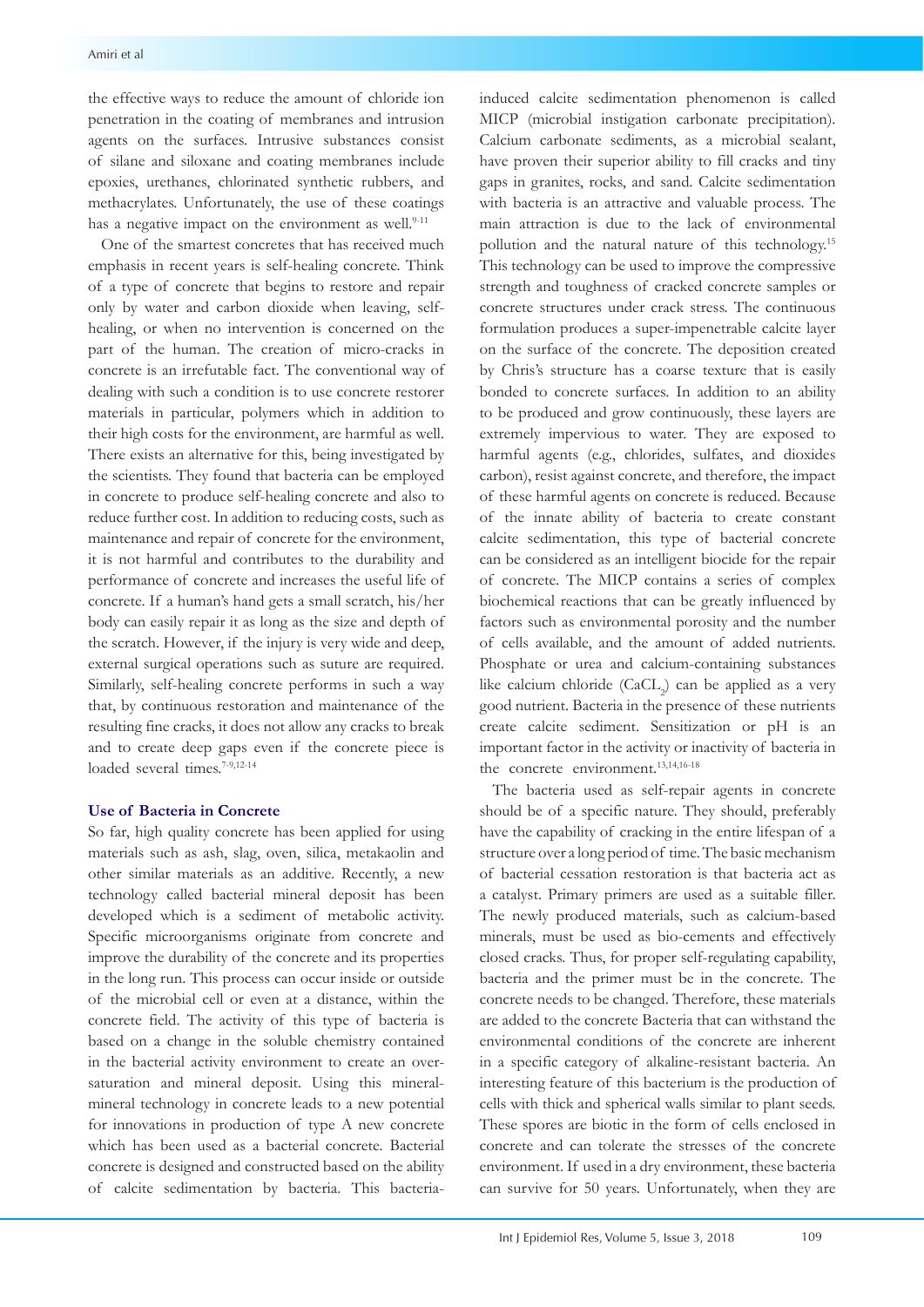directly added to the concrete, their life span is limited to one or two months. The reduction in bacterial spores from decades in a dry environment for several months in concrete can be due to hidratation. It is important to note that the addition of organic and inorganic materials to the concrete does not reduce its properties. It has previously been shown that these materials including yeast extract and calcium acetate cause a sharp reduction in the compressive strength of the concrete. The only exception is the calcium lactate exception which increases the strength of the prototype up to  $10\%$ .<sup>14,17,19, 20</sup>

### *Types of Bacteria Used in Concrete*

The types of bacteria that have already been studied for their usage in bacterial concrete include:

- *Bacillus pasteurii* (*Sporosarcina pasteurii)*
- *Bacillus sphaericus (Lysinibacillus sphaericus)*
- *Bacillus subtilis*, and
- *Bacillus cereus*

The above-mentioned bacteria which have been used in manufacturing of bacterial concrete have entered a process that produces calcite deposits and improves the properties of concrete, which can be called bactericidal stimulation. Calcium carbonate is performed by many bacteria and is a common process among many bacteria. Therefore, it has been investigated by many scholars owing to its scientific value.<sup>3</sup>

#### *Mechanism of Action of Bacteria*

Different mechanisms have been proposed in order to clarify the role of bacteria in the formation of calcareous sediments. Based on the research carried out in this field, it has been accepted that this activity of bacteria can be affected by physical-chemical as well as physicalenvironmental parameters and can also be related to activity of metabolic and superficial cellular structure. All of the appropriate metabolic pathways for increasing the alkaline pH of the environment can lead to calcium carbonate precipitation in the presence of calcium ion. Some studies have been carried out to investigate the increase of bacteria life in the concrete and the effect of these factors on it. The result obtained indicate that protection of bacterial spores without moving them into particles of high-porosity clay and before adding them to the concrete mix increases the life of bacteria. Based on the research conducted, it has been determined that bacterial calcium carbonate sediments, unlike calcium carbonate sediments, are very sticky with lime water and more compatible with concrete.13,16,19,21

## *Self-healing Concrete Performance*

In simple terms, the self-healing concrete acts in such a way that, when cracks are created, some cementitious materials contained in the cracks in the cracks react in the presence of carbon dioxide and water and a very thin layer of white It works from calcium carbonate and prevents cracks from cracking and actually repairs cracks. The cracks penetrate the concrete causing corrosion in the reinforcement and reducing the overall strength of the reinforced concrete. Since there is no need for reinforcement and arming for keeping the cracks less secure, it is completely safe to reverse concrete decay and to significantly reduce the cost and environmental impact of constructing new buildings using this. Self-repairing concrete can be restored for a longer period of time so as to optimize the application of self-healing concrete.<sup>14,16,22</sup>

#### *Self-healing Biological and Chemical Interactions*

According to the research, the application of biological or bacterial sedimentation operations significantly reduces the absorption of water and thus increases the resistance of concrete samples to the influence of carbon dioxide, chlorine, freezing, and melting. This is more evident in samples with high porosity or higher water-to-cement ratio. In addition, similar results have been obtained for samples containing bacteria in surface protection methods such as silane, siloxane, silicate, and acrylate, which indicate the proper function of this method. A microscopic analysis of concrete sections revealed that a layer of crystals with a thickness of 10 to 40 μm had covered the surface and some areas of the environment. Continuous research has been conducted through applying calcium chloride as a source of calcium. Considering the destructive nature of ion chloride, choosing substitute materials such as calcium acetate is also accounted for the durability and stability of steel reinforcement in concrete. In the case of calcium acetate, spherical crystals were formed, but in general, in terms of crack repair, there was no difference in the use of different calcium sources (calcium chloride and calcium acetate). Therefore, according to the researchers, with regard to this issue and better compatibility of calcium acetate with concrete and steel reinforcement, it is better to use calcium acetate as a source of calcium in the concrete environment.<sup>13,19,23</sup>

The amount of calcium carbonate depends on the structure of the material cavities. For limestone specimens, the amount of weight gain is three times more than that of ordinary grains in concrete owing to the formation of sediment. Due to the lower amount of sediment, more bacteria and urea should be added to the amount of calcium carbonate precipitated in the concrete. In addition, it increases the porosity which depends on the ratio of water to cement in the concrete. Samples with a water to cement ratio of 0.7 result in more sediment than 0.5 porosity samples (water to cement ratio) of 0.5.16,20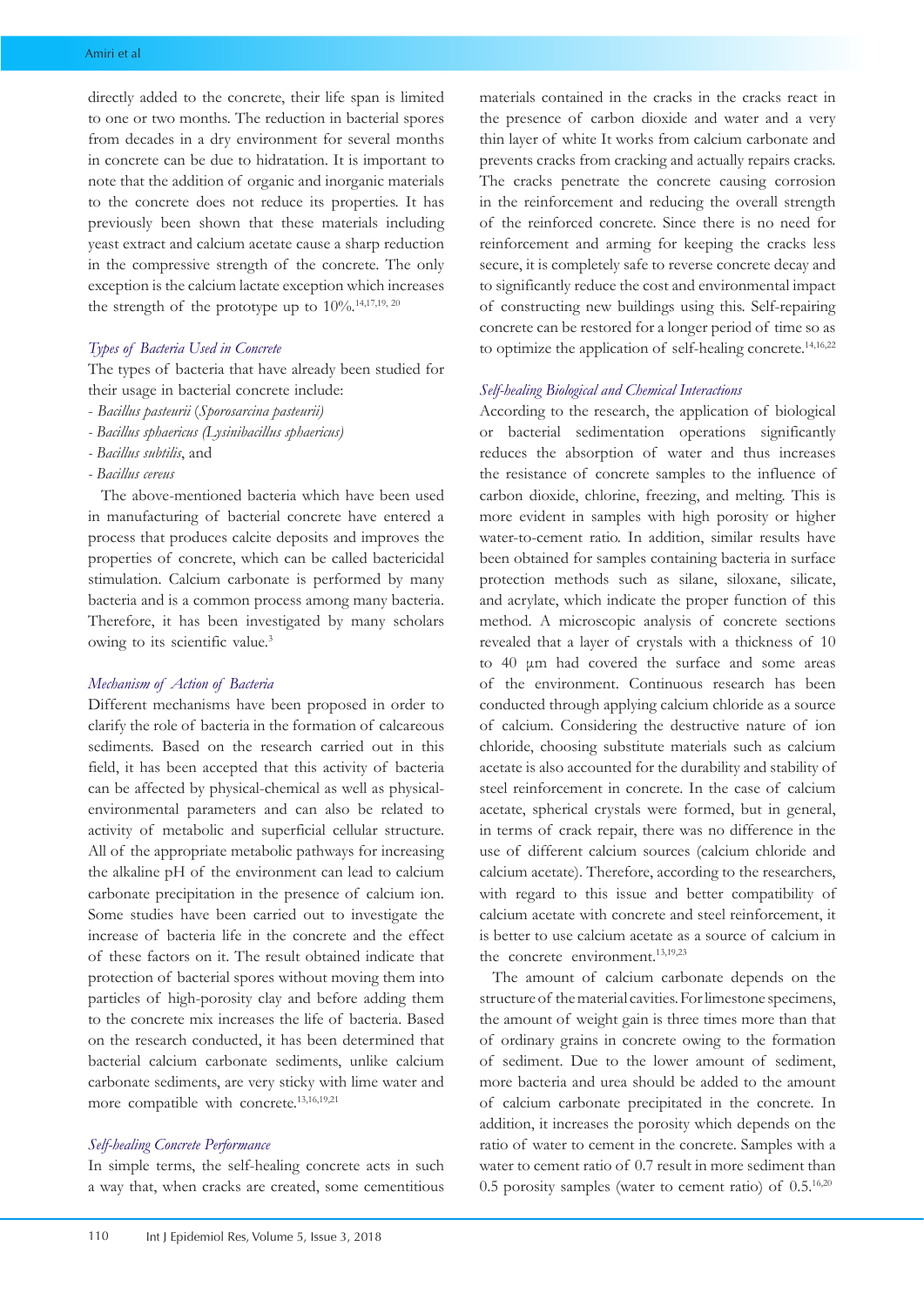The Yunker Research Group conducted a research to confirm the efficiency or inactivity of concrete containing bacteria. Concrete carbonation process through cracking is a very destructive process in which concrete pH decreases. A large volume of high-temperature concrete properties is associated with alkaline properties. Inside the cavities of calcium hydroxide solution concrete, cracking, hydrated, and calcium hydroxide are produced by cracking. This calcium hydroxide reacts with watersoluble carbon dioxide gas and also reacts to concrete and produces calcium carbonate which precipitates, with the process continuing, this calcium hydroxide is leaked out of the concrete (through cracks) and thus the production of calcium carbonate precipitates. If the cracks are fine, the concrete can repair itself. However, if the size of the cracks is more than one, then the concrete will not be self-healing and therefore, the valuable calcium hydroxide of the concrete which is characterized by the unique properties of the concrete, penetrates into the water and as a result, reducing the alkalinity of the concrete will lose its properties. In case of the presence of steel reinforcements in concrete, such reinforcements are protected by concrete. By reducing the alkalinity of the concrete and also its pH, this protection is lost and eaten. The production of corrosion products is associated with increased volume and leads to the reduction of new cracks in concrete and their severe degradation. The process of taking and removing calcium hydroxide is based on the following reaction which is stated by the following equation:

 $Co_2 + Ca(OH)_2 \rightarrow CaCo_3 + H_2$ Eq.  $(1)$ 

Creation of these sediments is presented at the crater. The presence of bacteria and the formation of calcium carbonate sediment are very valuable and of high efficiency due to the fact that these deposits are formed inside the cracks without consuming calcium in alkaline concrete. In this process, calcium lactate or other calcium sources (by oxygen) are converted into calcium carbonate by the bacteria. This material is added to the concrete as bacterial nutrition according to the equation provided below:

$$
\text{Ca}(C_3H_5O_2)_2 + 7O2 \to \text{CaCo}_3 + 5\text{Co}_2 + 5\text{H}_2\text{o} \qquad \text{Eq. (2)}
$$

**Table 1.** Effect of the *Bacillus* Bacteria Addition on Mortar Strength

The carbon dioxide produced by the bacterium is also restored in the cracking process. This carbon dioxide reacts with non-hydrated particles of cement and leaves the restoration of the calcium carbonate production at the internal surfaces and the deposition makes it to exacerbate the calcium carbonate precipitation by bacteria. Comparing these results with those related to self-repair of the concrete in the absence of bacteria after 2 months, a maximum of 33% of Turks restoration was due to the process of using calcium hydroxide. In the presence of bacteria and lactate, this amount is increased by 100%. This effect is due to the double effect of the consumption process of calcium and lactate on the bacteria and the production of calcium carbonate. Besides, carbon dioxide again reacts with calcium hydroxide and the production of calcium carbonate sediments more in the cavities and cracks.<sup>13,16,17,19,20,23</sup>

#### *Self-resistive Concrete (Bacterial) Resistance Test*

The findings of the experiments conducted to determine the resistance of bacterial concrete (bacterial mortars) using *B. subtilis* bacteria are presented below. The results of these tests in the relevant tables indicate that the resistance of the specimen, made with the bacterium, is higher than that of the samples that are ordinary (without the use of bacteria) and this, in addition to the other positive points previously mentioned for selfhealing concrete, convince the researchers and scientists to use this product instead of traditional concrete repair materials.

In experiments conducted by Sunil Pratap Reddy et al at the Department of Civil Engineering at Jahar Lal Nehru Hyderabad, India, the optimum concentration of *B. subtilis* bacteria was obtained with regard to the average compressive strength obtained, the results of which are presented in Table 1. 3

The difference between the 28-day compressive strength of the concrete using the bacteria as well as the conventional state in concrete (normal, standard, and high strength concrete) are presented in Table 2.18

### **Conclusion**

The application of concrete structures' repair, instead of conventional concrete repair methods, reduces the

| <b>Cell Concentration/mL of</b><br><b>Mixing Water</b> | Average Compressive Strength off Mortar in Mpa |              |        |              |         |                |  |  |
|--------------------------------------------------------|------------------------------------------------|--------------|--------|--------------|---------|----------------|--|--|
|                                                        | 3 Days                                         | $%$ Increase | 7 Days | $%$ Increase | 28 Days | $%$ Increase   |  |  |
| Nil (Control)                                          | 25.55                                          | $\Omega$     | 38.34  | $\Omega$     | 51.81   | $\overline{0}$ |  |  |
| 10 <sup>4</sup>                                        | 27.91                                          | 9.23         | 41.24  | 7.56         | 58.02   | 11.99          |  |  |
| $105$ (Optimum)                                        | 29.97                                          | 11.73        | 44.31  | 13.47        | 61.79   | 16.15          |  |  |
| $10^{6}$                                               | 27.4                                           | 7.24         | 42.14  | 9.91         | 57.21   | 10.42          |  |  |
| 10 <sup>7</sup>                                        | 26.2                                           | 2.54         | 40.16  | 4.75         | 54.66   | 5.51           |  |  |